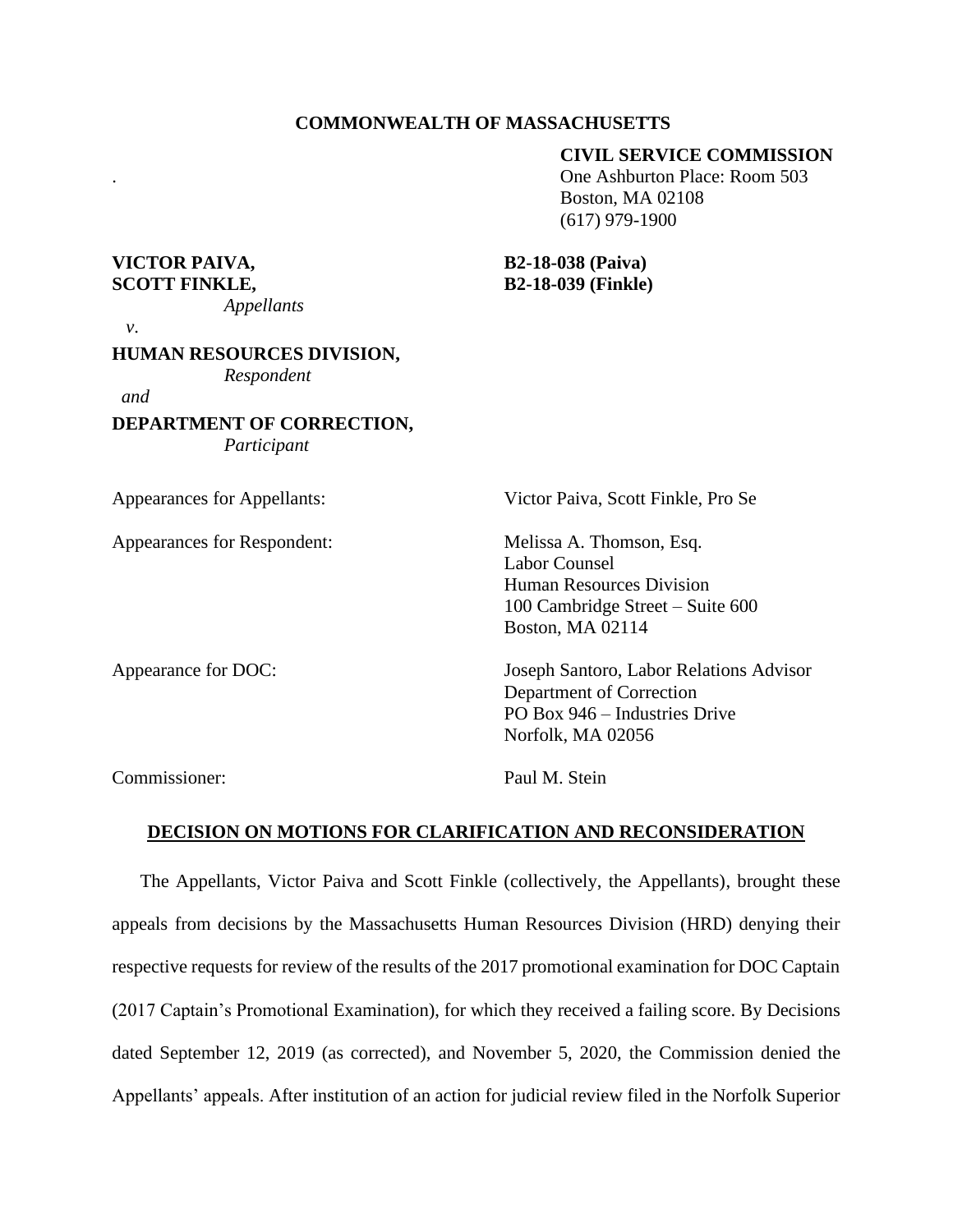Court (Civil Action No. 19-01309), the Superior Court (Cannone, J.), by Memorandum of Decision and Order dated December 1, 2021, allowed the Appellants' motion for judgment on the pleadings as to their challenge to HRD's use of an oral Career Experience Board (CEB) – rather than the written statement prescribed by G.L. c. 31,  $\S 22 - as$  the basis to determine candidates' scores for Education and Experience (E&E) and remanded the appeals to the Commission for a determination of the appropriate relief, if any, that should be awarded to the Appellants. The Court affirmed the Commission's Decisions in all other respects.

Upon remand, the Appellants and HRD submitted proposed forms of relief that each believed was appropriate. HRD claimed that the only relief that would be warranted was to place the Appellants on the top of the current certification and provide them the opportunity to be appointed as DOC Captains to fill the next vacancies in those positions. The Appellants claimed that they should receive an immediate promotion to Captain and retroactive pay and other benefits.

After fully considering the parties' submissions and argument, for the reasons stated in the Commission's Decision on Remand dated March 22, 2022 (the Remand Decision), the Commission determined:

- 1. The appropriate equitable relief for the violation of the Appellant Victor Paiva's civil service rights was to order (A) that his name be placed at the top of the current and all future eligible lists for DOC Captain until such time as he is promoted or bypassed, and (B) if promoted to DOC Captain in the future, he shall receive a stipend equal to the differential between his Lieutenant's base pay and the base pay of a Captain during the period from when he would have first been considered for promotion until the effective date of his future promotion; and
- 2. Taking account of the fact that the Appellant, Scott Finkle retired from the DOC in October 2021 the appropriate equitable relief for the violation of his civil service rights was to order that he receive a stipend equal to the differential between his Lieutenant's base pay and the base pay of a Captain during the period from when he would have first been considered for promotion until the effective date of his retirement in October 2021.
- 3. The Commission ordered DOC and HRD to calculate the Appellants' stipend for the period of time and at the pay differential set forth in the Remand Decision and retained jurisdiction to review the calculation if the parties were unable to agree on the stipend amount.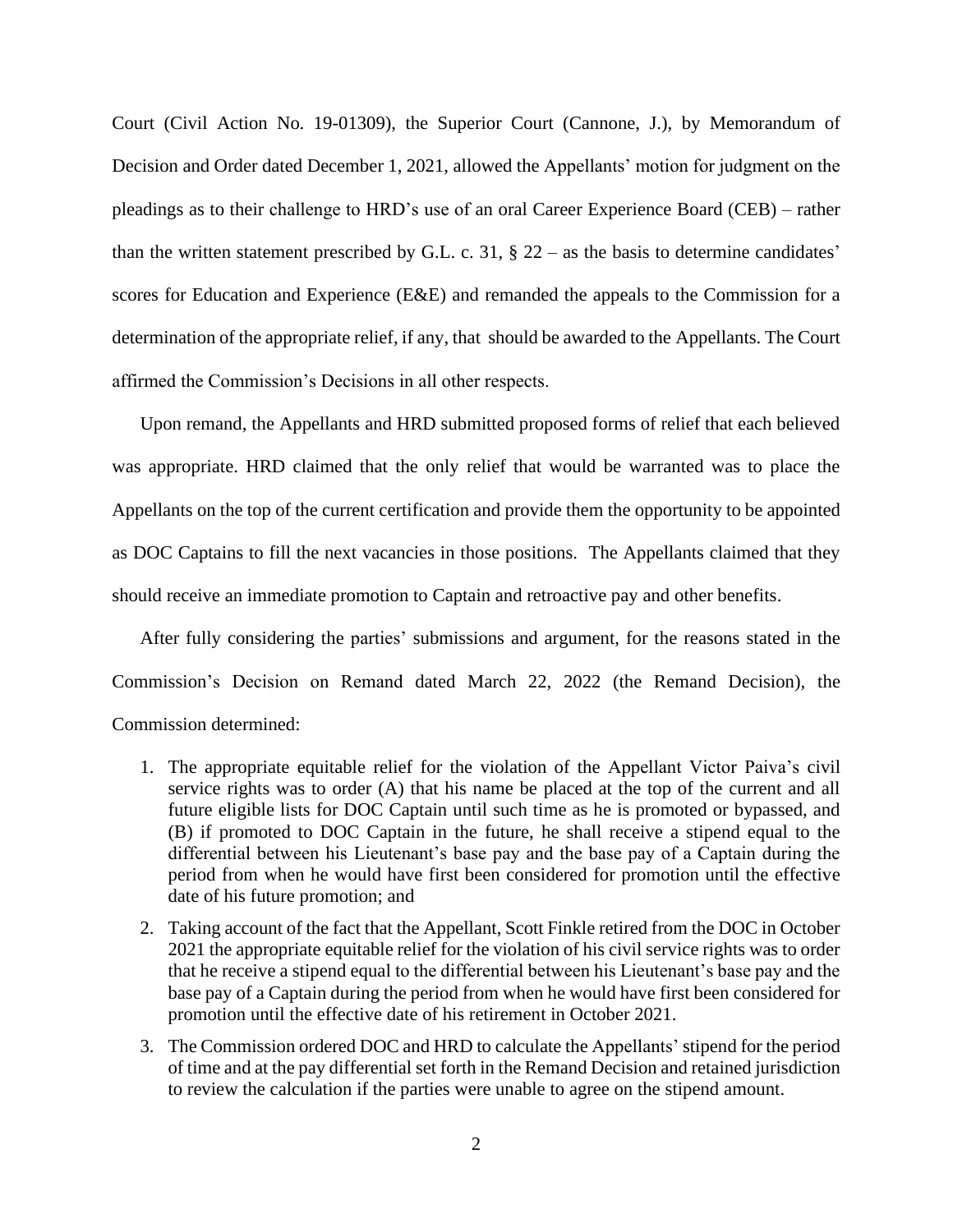On April 4, 2022, the Commission received the "Respondent HRD's Motion for Reconsideration" and the "Appellants' Motions for Clarification and Reconsideration". After careful review, the Commission finds that neither Motion identified a clerical or mechanical error in the decision or a significant factor the Commission or the presiding officer may have overlooked in deciding the case, as prescribed by 801 CMR 1.01(7)(l).

In particular, the Commission did not overlook the fact that, if scores for all candidates who took the 2017 DOC Captain's Promotional Examination were recalculated using the E&E formula rather than the CEB score, the order of candidates, other than the Appellants, may have also changed. The Commission determined, however, that, there is now no practical way to recalculate all scores. HRD concurred in this conclusion. Moreover, whether any changes to the scores of others would result in the Appellants' names remaining below all candidates appointed from the 2017 Captains' Eligible List, or whether the "cut score" would have been raised to 75 instead of 70, is speculation.<sup>1</sup> It is not the Appellants' fault that a perfect determination of their precise place on the 2017 DOC Captain's Eligible List is now impossible due to the passage of time. The Commission considered this imprecision and found that the Appellants' scores place them high enough to have been reached for promotion at some point during the life of the 2017 Captain's Eligible List (although not guaranteed a promotion, as HRD correctly notes) and, therefore, after balancing all of the equities, found their civil service rights were impaired through no fault of their own which entitled them to such discretionary relief as Commission determined was appropriate.<sup>2</sup>

<sup>&</sup>lt;sup>1</sup> The Commission is not aware of any DOC promotional examination administered by HRD in which the final passing score was set above 70, and HRD has pointed to no such example.

<sup>&</sup>lt;sup>2</sup> Both HRD and the Appellants misconstrue the scope of the Commission's discretionary, remedial powers in their Motions for Reconsideration. Although the Appellants are not guaranteed a promotion and the Commission is not mandated by statute to order them promoted or to provide them any specific form of relief, that does not detract from the equitable power of the Commission to fashion the relief that the Commission deems appropriate, in its discretion, when the rights of tenured civil servants (such as the Appellants) have been impaired through no fault of their own.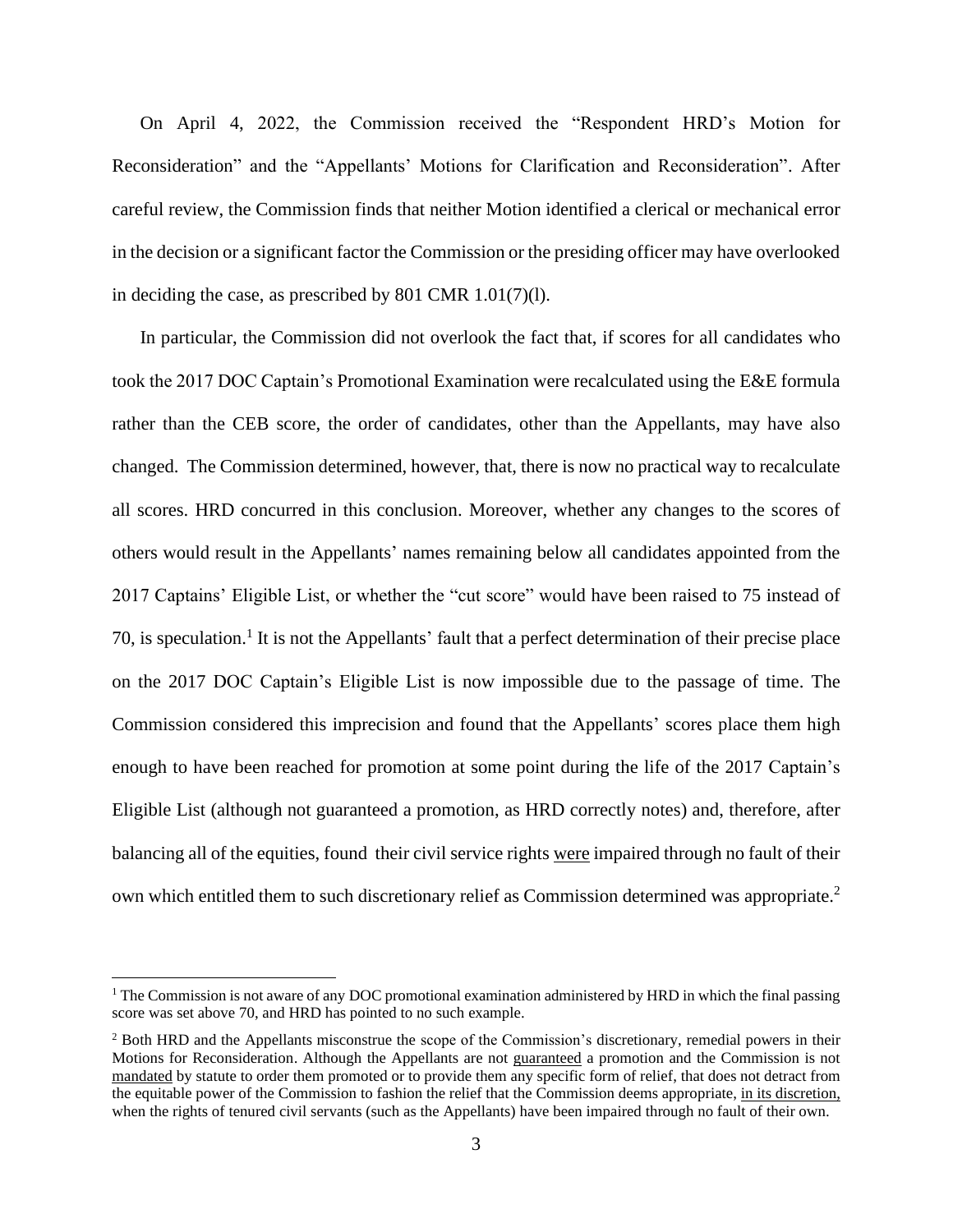As to the Appellants' arguments that the Remand Decision is "ambiguous" because it orders relief contingent upon proper calculation of stipend amounts dependent on further consultations among the parties, the Commission made a deliberate decision to leave those calculations to the parties in the first instance as there are many variables that need to be considered, such as tiebreakers, pay differentials, collective bargaining issues, and other factors and data, to which the Commission is not privy. Ordinarily, the Commission's proceedings do not include a "damages" calculation process, which is typically undertaken by the parties once a Decision issues, with results subject to judicial review and/or enforcement of any disputed monetary issues. See, e.g., Boston Police Dep't v. Jones, 98 Mass. App. Ct. 762 (2020). For these reasons, here the Commission concludes that the traditional and most efficient process to make the necessary calculations pertains and is best left to the parties, subject to the Commission's intervention only if necessary.

As to the Appellants' other arguments for reconsideration, none of them raise a clerical or mechanical error or significant factor the Commission overlooked. The Appellants' reliance on the matter of In re: Request by Jon Mograss, et al., 28 MCSR 261 (2015), 31 MCSR 96 (2018), is entirely misplaced. That matter involved an Investigation into the failure of HRD to administer a civil service examination for the position of DOC Captain for over 25 years, resulting in an initial order to require that a plan (acceptable to all stakeholders) to hold such an examination be provided to the Commission within 90 days and to include as part of that plan a process for granting tenure to all the DOC Captains who had been "provisionally" appointed as Captains over that 25-year period. The Mograss decisions have no relevance here.

Accordingly, the Respondent HRD's Motion for Reconsideration and the Appellants' Motions for Clarification and Reconsideration are both **denied**.